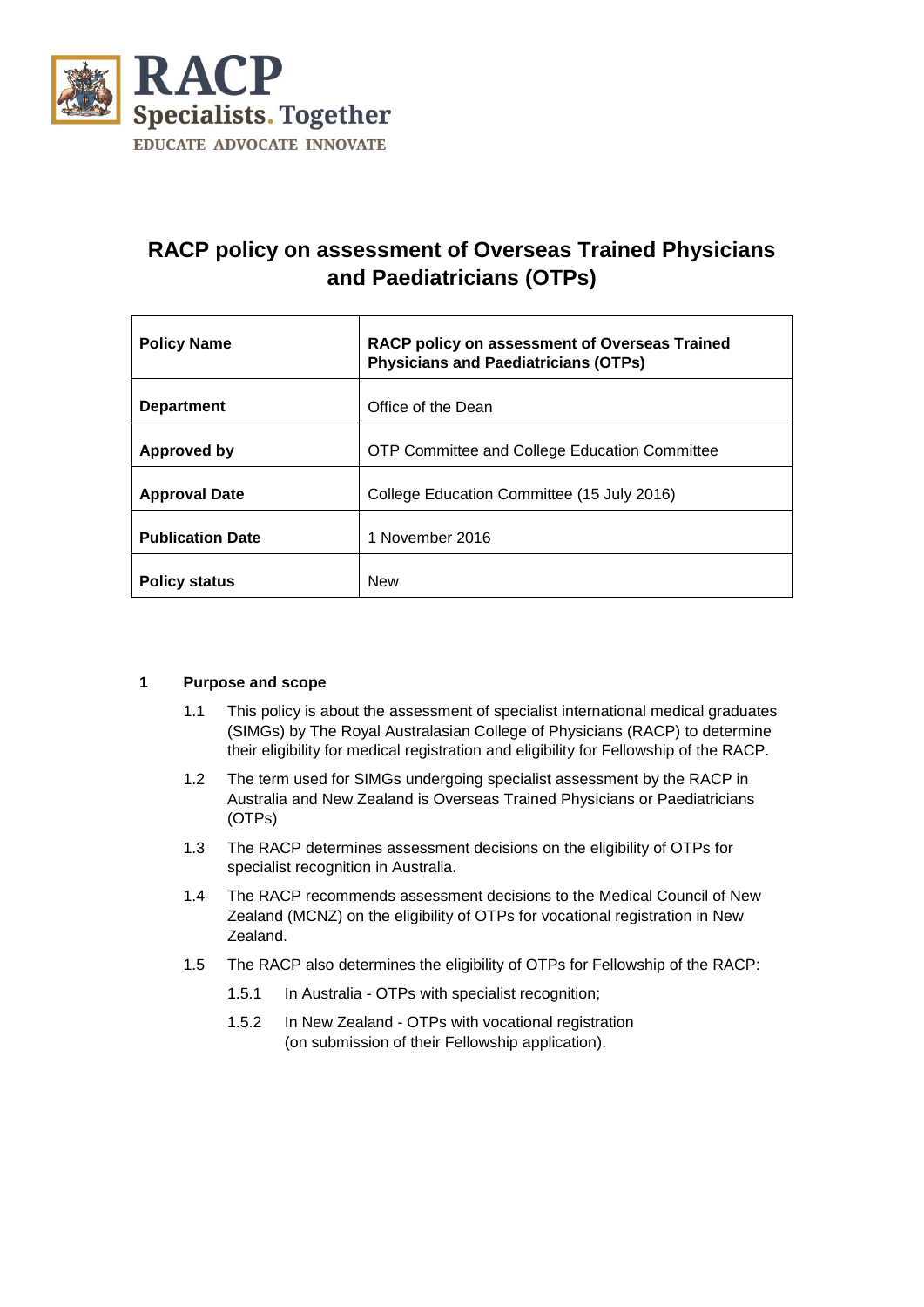#### **2 Background**

- <span id="page-1-0"></span>2.1 Regulatory framework in Australia
	- 2.1.1 Under the *Health Practitioner Regulation National Law Act 2009*, the Medical Board of Australia (MBA) is responsible for granting medical registration in Australia.
	- 2.1.2 The MBA, through the Australian Health Practitioner Regulation Agency (AHPRA), has delegated the assessment of OTPs who have applied for registration as a medical specialist to the relevant medical colleges.
	- 2.1.3 The RACP is the relevant medical college for OTPs in the specialties of addiction medicine, adult medicine, occupational and environmental medicine, palliative medicine, paediatrics and child health, public health medicine, rehabilitation medicine, nuclear health medicine and sexual health medicine.
	- 2.1.4 The specialist assessment process (known as the 'specialist pathway') is defined by the MBA as an assessment of the comparability of the OTP to an Australian trained specialist.
	- 2.1.5 For the purposes of this assessment in Australia, the RACP uses the MBA definitions of comparability to an Australian trained specialist, and follows the guidelines for specialist assessment published by the MBA.
- 2.2 Regulatory framework in New Zealand
	- 2.2.1 Under the *Health Practitioners Competence Assurance Act 2003*, the Medical Council of New Zealand (MCNZ) is responsible for granting medical registration in New Zealand.
	- 2.2.2 As the accredited specialist training college, the RACP acts as a Vocational Education Advisory Body (VEAB) to the MCNZ and advises on the suitability for vocational registration (specialist registration) of OTPs in the specialties listed in [2.1.3](#page-1-0) and also in the specialty of dermatology.
	- 2.2.3 The vocational registration process is managed by the MCNZ, which seeks the advice of the RACP on the eligibility of OTPs for vocational registration.
	- 2.2.4 For the purposes of providing this advice, the RACP follows the standards for vocational assessment published by the MCNZ.

#### **3 RACP assessment of OTPs for eligibility to practise**

- 3.1 RACP assessment of OTPs will:
	- 3.1.1 consider each OTP's training, qualifications and experience;
	- 3.1.2 be conducted in a procedurally fair manner.
- 3.2 The RACP will publish supporting guidelines for OTP assessment that outline processes, timelines, and requirements.
- 3.3 The RACP is not responsible for and cannot assist OTPs with:
	- 3.3.1 finding employment
	- 3.3.2 immigration or visa requirements
	- 3.3.3 medical registration matters
	- 3.3.4 (in Australia) Medicare provider status